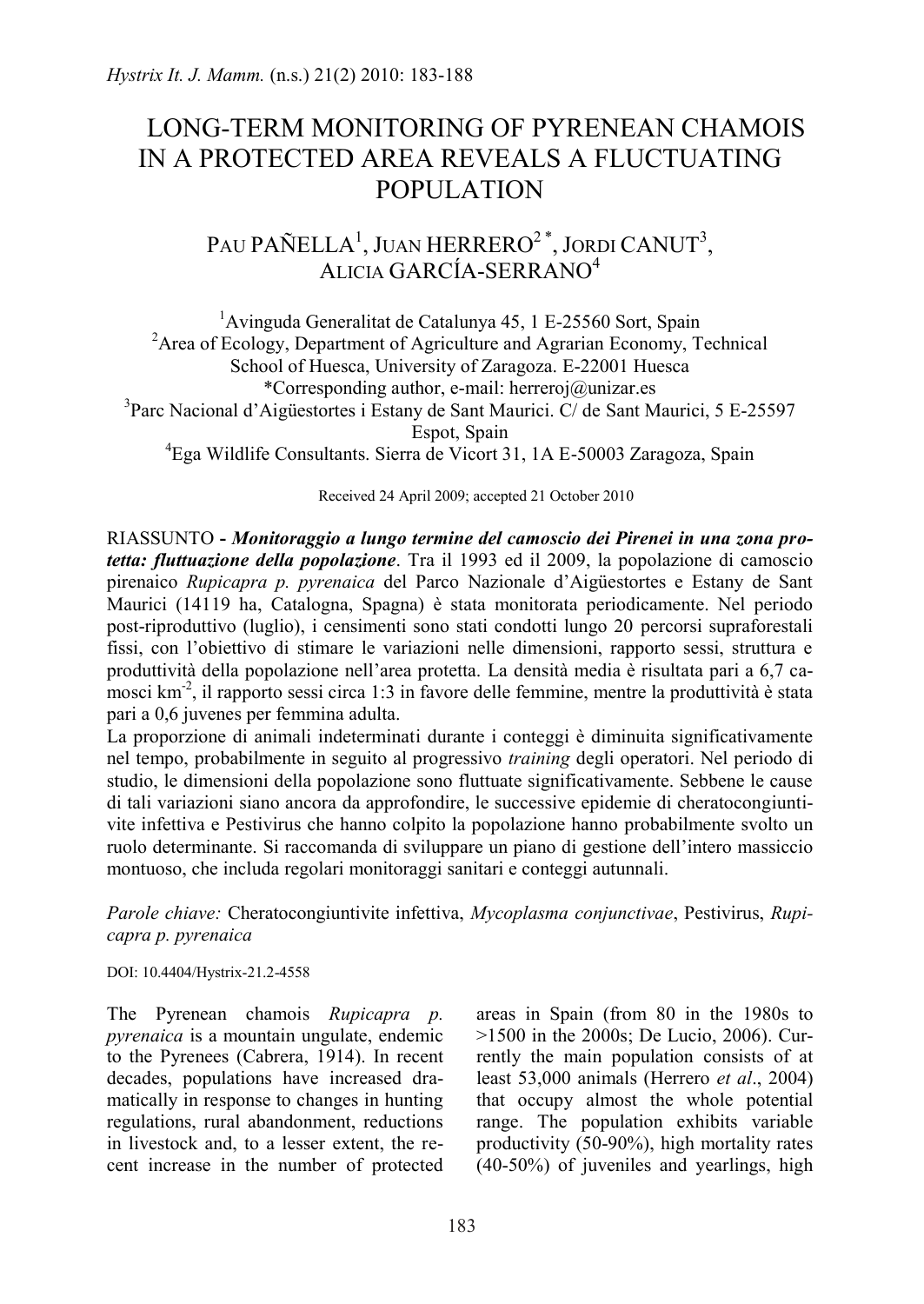survival of adults  $(\sim)90\%$  and an adult sex ratio skewed towards females (Canut and García-Ferré, 1994; Garin and Herrero, 1997; Crampe, 1997; Loison *et al*., 1999). The IUCN considers *Rupicapra pyrenaica* a species of Least Concern (LC) (Herrero *et al*., 2008) and it is the only big-game species in the Pyrenees that is included in Annex V of the European Directive, which obliges member states to monitor and report on its population trends. The vast majority of the subpopulations are hunted (Naudí and Riba, 2004; Herrero *et al*., 2004, Berducou *et al*., 2004, Padrós i Selma *et al*., 2004), which has some social and economic importance. Periodical outbreaks of Infectious Keratoconjunctivitis (IKC) by *Mycoplasma conjunctivae* and Pestivirus (Sánchez and Martínez, 1982; Marco *et al*., 2007) and, secondarily, predation by Golden eagles *Aquila chrysaetos* and dogs *Canis familiaris* contribute to natural mortality.

Chamois move seasonally from supraforestal pastures, where they occur mainly in summer, to forests, where they winter (Herrero *et al.*, 1996; Pepin *et al*., 1997). As a consequence, individuals (and subpopulations) may move between areas where

they can be hunted and areas where they are protected legally and, therefore, be affected by differing management practices. For that reason, the use of management units was recommended, which were implemented in some Pyrenean areas (Berducou *et al*., 2004; Herrero *et al.*, 2004).

The objectives of our study were to assess changes in population size, sex-ratio, age structure and productivity of Pyrenean chamois living in a protected non-huntable area, and identify ways to improve the management and monitoring of the population.

The Aigüestortes i Estany de Sant Maurici National Park, Catalonia, Spain (42º 34' 14'' N, 0º 56' 25'' E), covers an area of 14119 ha in the south-central portion of the Pyrenees. Inside the Park hunting is prohibited while it is permitted in a surrounding 26733 ha large buffer zone. Most of the park is above 1600 m a.s.l., the highest elevation being 3033 m a.s.l. (Fig. 1; see Carrillo and Afonso, 1999, for more details about the Park).

In the park, predominant habitats include fir *Abies alba* and mountain pine *Pinus uncinata* forests, lakes, and rocky areas.



Figure 1 - Study area. Borders of the Aigüestortes i Estany de Sant Maurici National Park (black line) and the surrounding Buffer Zone (dotted line). Surface over 1600 m a.s.l. is light grey.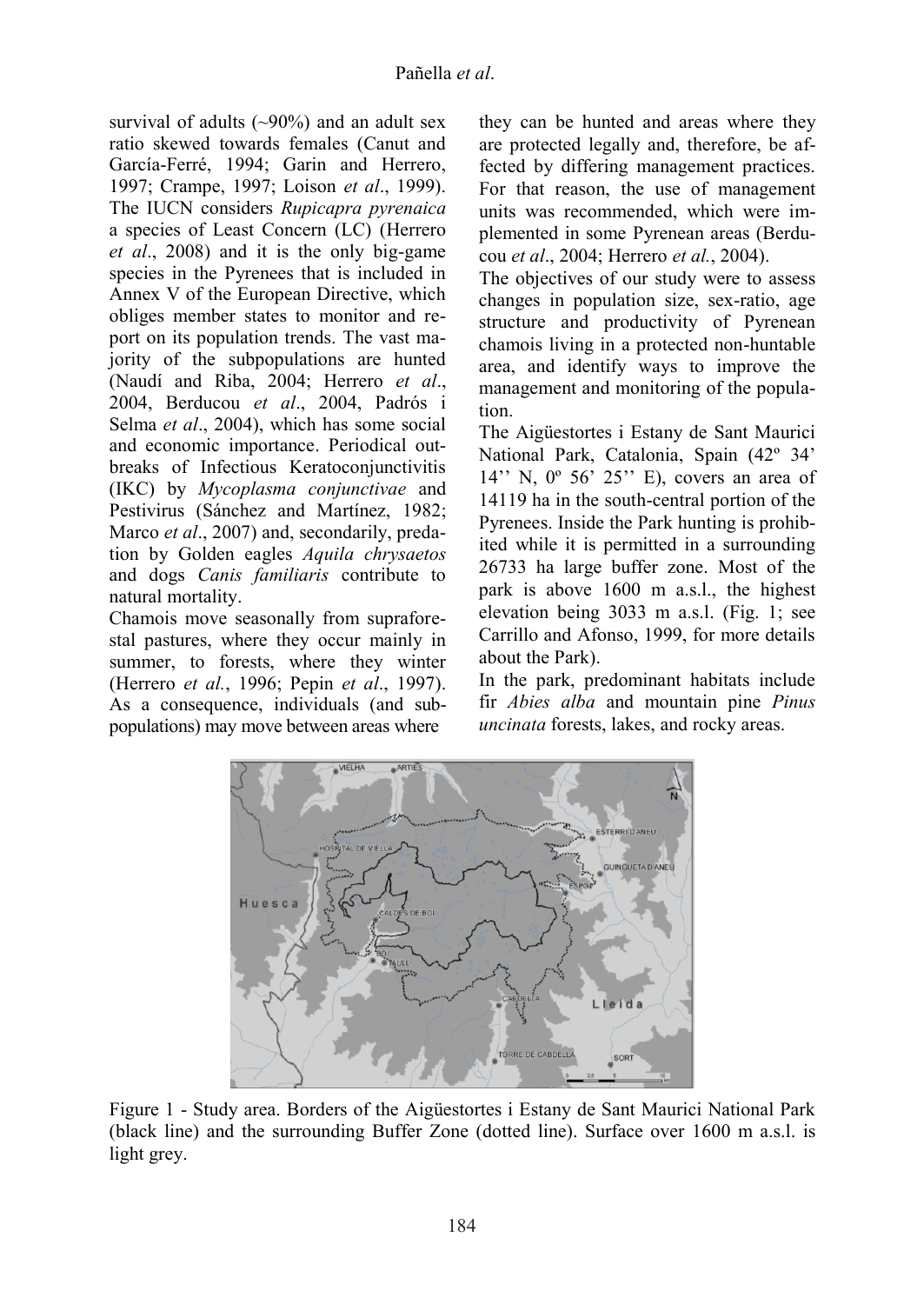

Figure 2 - Age-structure of the chamois population. Each column shows the % contribution of each class for each year.

Mixed forests of *Betula pendula*, *Quercus humilis,* and *Quercus petraea*, *Populus tremula*, *Fagus sylvatica* and *Pinus sylvestris* occupy the valley-bottoms. The climate is mountainous and Atlantic with annual precipitation >2000 mm at the highest elevations. Other (non-monitored) ungulates in the park are fallow deer *Dama dama*, roe deer *Capreolus capreolus*, wild boar *Sus scrofa,* and, recently, red deer *Cervus elaphus*. In summer 2008, domestic livestock included cows (771), sheep (5911), and horses (34). In 1990, there was an outbreak of Infectious Keratocojunctivitis (IKC, Canut and García-Ferré, 1994).

Every July between 1993 and 2009, chamois were counted along 20 fixed itineraries walked by two rangers, equipped with binoculars, spotting scopes, and *ad hoc* maps. Individuals were identified as adult males or adult females (over 3 yr), juveniles (< 1 yr), yearlings (1-2 yr), or indeterminate chamois. Annual population density was calculated by dividing the number of chamois observed by the total area surveyed.

To allow for sound comparisons of yearly data, the study focused on 11 out of 20 itineraries (10230 ha). In some cases, missing data (9 surveys out of total 340) were estimated by interpolating a linear regression. The statistical significance of trends was assessed by Poisson's regressions using R free software (R Development Core Team, 2009).

The chamois population mainly consisted of adult females (44%) and their juveniles (28%), while adult males (15%) and yearlings (13%) were less common (Fig. 2). On average,  $19.5\%$  (range = 10-29% per year) of the individuals observed during surveys were not identified, although the proportion decreased significantly over time (Poisson regression, -3.08 annual decrease (-3.82 a - 2.35),  $p<0.00$ , Tab. 1), reflecting the progressive training of surveyors. Average adult sex ratio was 0.3 males per female (range =  $0.2$ -0.6), productivity was 0.6 juveniles / adult female (range  $= 0.5 - 0.7$ ), and population density was 6.7 chamois km-2  $(range = 4.7-9.2)$ . On the whole, productivity showed limited inter-annual variation, while the decreasing proportion of yearlings in the population suggested differences in annual mortality (Crampe *et al*., 2006).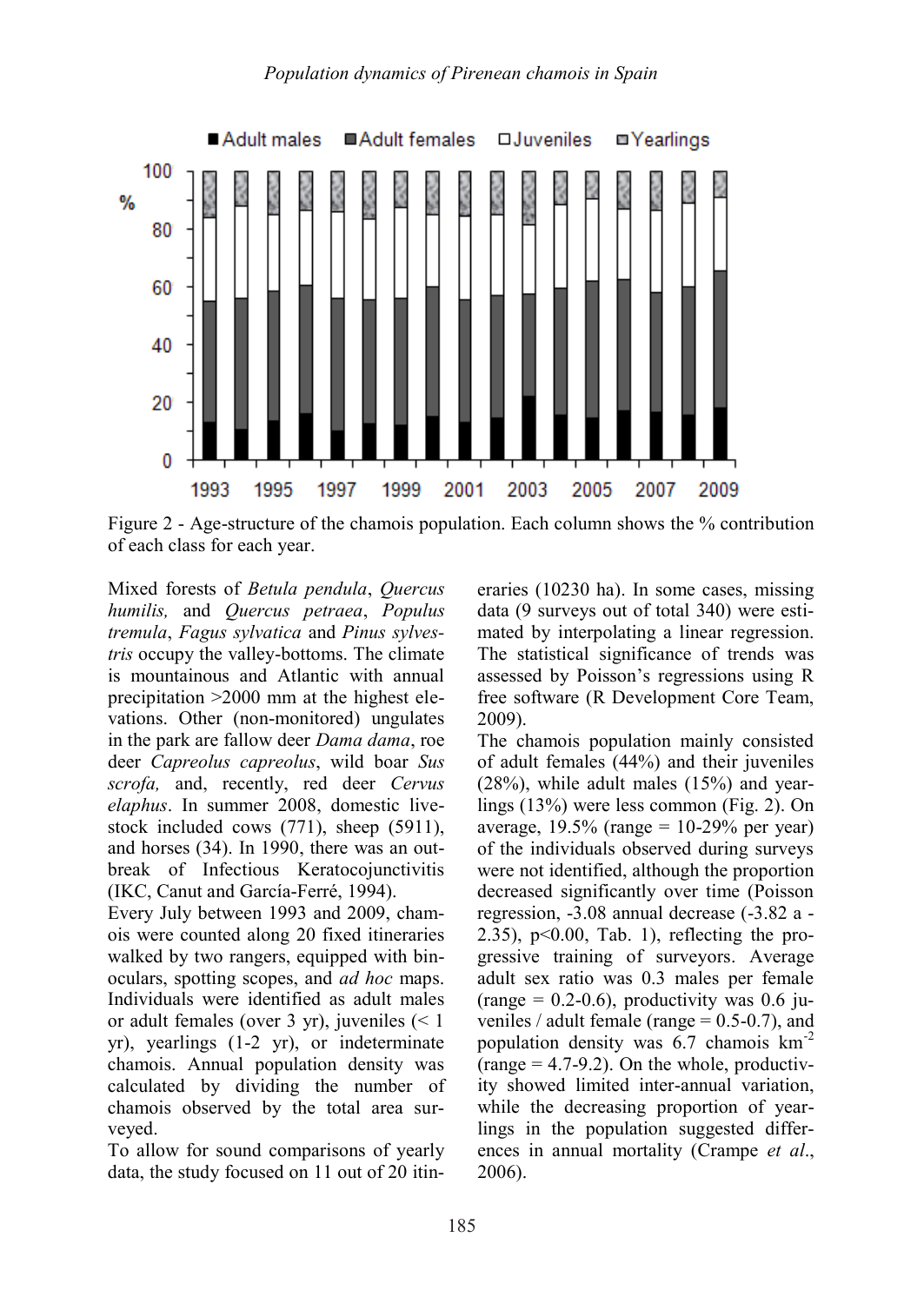| Yr<br>(N) | Coeff.<br>$B=r$ | SE.    | $Exp(B)=\lambda$ | Confidence<br>limits $95\%$ | P | % of annual variation<br>(95%) |
|-----------|-----------------|--------|------------------|-----------------------------|---|--------------------------------|
| 17        | -0.0309         | 0.0038 | 0.969            | $0.962 - 0.976 \le 0.0001$  |   | $-3.08(-3.82 \div 2.35)$       |

Table 1 - Application of Poisson regression to the proportion of undetermined chamois (1993-09).

In the study area, the demographic characteristics of the population of Pyrenean chamois were similar to those reported in other studies (Pérez-Barbería and García-González, 2004), although it would have been better to assess the sex ratio of the population in autumn, when adult males join rutting females (Gonzalez and Berducou, 1985; Herrero *et al*., 2004). Between 1993 and 2009, the size of the chamois population in the park fluctuated significantly, the best-fit curve being a polynomial one (Tab. 2, Fig. 3). Although the reasons for the long-term fluctuation in the population are not fully understood, these successive outbreaks of infectious diseases likely played a major role. In fact, during our study three infectious disease outbreaks occurred: (1) in 1996-1997, an outbreak of IKC was determined from visual detection; (2) in 2001-2002, an outbreak of Pestivirus occurred in the buffer zone surrounding the park (Marco *et al.* 2007); and (3) in 2004- 2005, another IKC outbreak, determined from 16 chamois visually detected. Between 1993 and 2001, the population recovered from the IKC outbreak; between 2001 and 2005, IKC and Pestivirus outbreaks occurred; between 2005 and 2009, the population resumed it's recovery from the effects of the infectious diseases (Tab. 2, Fig. 3).

Additional detailed data are needed to clearly understand these phenomena and the factors influencing the demography of the chamois population in the Pyrenees. Monitoring programs should include a sanitary survey. A routine collection/record of dead animals and the hunting bags of the whole mountain massif should be carried out. The seasonal altitudinal migration of the population exposes the chamois to hunting from autumn to spring in areas outside the park, thus, variation in hunting management (N of individuals that can be legally hunted) may influence population dynamics. To better analyze the population trend of this species and develop adequate management for all the wild ungulates dwelling in the area, it is necessary to develop a management plan which considers the whole mountain massif as a unique management unit and which includes regular autumn surveys.

Table 2 - Application of Poisson's regression to the number of chamois observed between 1993 and 2009.

| Periods | Yг<br>(n) | Coeff.<br>$B=r$ | SЕ     | $Exp(B)=\lambda$ | Confidence<br>limits $95%$ | P        | % of annual variation<br>(95%) |
|---------|-----------|-----------------|--------|------------------|----------------------------|----------|--------------------------------|
|         |           |                 |        |                  |                            |          |                                |
| 1993-09 | 17        | $-0.0151$       | 0.0016 | 0.985            | 0.982-0.988                | < 0.0001 | $-1.5(-1.82 \div -1.19)$       |
| 1993-01 | 9         | 0.03829         | 0.0041 | 1.039            | 1 031-1 047                | < 0.0001 | $3.9(3.07\div 4.74)$           |
| 2001-05 | $\sim$    | $-0.1469$       | 0.0103 | 0.863            | 0.846-0.881                | < 0.0001 | $-13.7(-15.4 \div 11.9)$       |
| 2005-09 | 5         | 0.0501          | 0.0117 | 1.051            | 1.027-1.076                | < 0.0001 | $5.1(2.7\div 7.6)$             |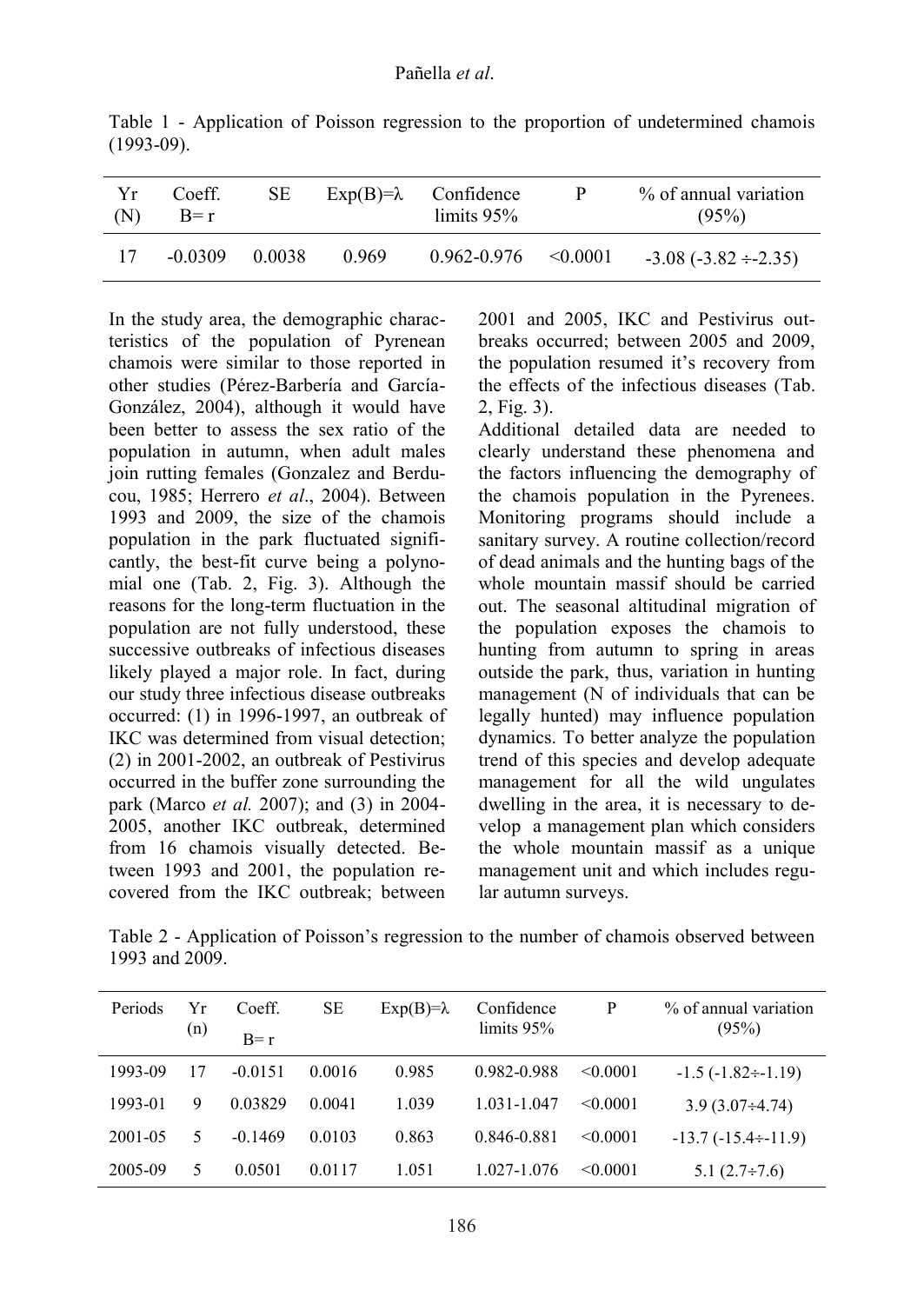

Figure 3 - Chamois population trend (1993-09) and it's adjustment to both a linear and polynomial function.

## ACKNOWLEDGMENTS

Rangers and helpers did the field work and without their cooperation this study would have not been possible. Mercè Aniz, director of the park and the park staff helped throughout the study. This work is part of the first author's MSc in Protected Areas organized by the Autónoma and Complutense Universities of Madrid, University of Alcala, the Fernando González Bernáldez Foundation and EUROPARC Spain.

## **REFERENCES**

- Berducou C., Novoa C., Saint Hilaire K., Appolinaire J. and Menaut P. 2004. Etat des populations et modes de gestion de l'isard, aux Pyrénées française*s*. In: Herrero J., Escudero E., Fernández de Luco D., García-González R. (eds), El sarrio: biología, patología y gestión. Consejo de Protección de la Naturaleza de Aragón, Gobierno de Aragón, Zaragoza, 23-39.
- Cabrera A. 1914. Fauna Ibérica. Mamíferos. Museo Nacional de Ciencias Naturales, Madrid.
- Canut J. and García-Ferré D. 1994. Dades preliminars sobre l'estructura i diná-

mica poblacional de l'Isard (*Rupicapra pyrenaica*) al P.N. d'Aigüestortes i estany de Sant Maurici i zona perifèrica. In: La investigació al P.N. d'Aigüestortes i Estany de Sant Maurici. III Jornades sobre recerca. Generalitat de Catalunya, Boí.

- Carrillo E. and Afonso I. 1999. Parque Nacional de Aigüestortes i Estany de Sant Maurici. Guía de visita. Organismo Autónomo Parques Nacionales (OAPN). Madrid.
- Crampe J.-P. 1997. Caractéristiques biodémographiques d'une population d'isards (*Rupicapra pyrenaica*) dans le Parc National del Pyrénées. Memoire de Diplôme d'Étude Supérieure Universitaire, Université Paul Sabatier, Toulouse, France.
- Crampe J.P., Loison A., Gaillard J.M., Florence E., Caens P. and Appolinaire J. 2006. Patrons de reproduction des femelles d'isard (*Rupicapcra pyrenaica pyrenaica*) dans une population non chassée et consequences démographiques. *Can. J. Zool*., Vol. 84(9): 1263-1268.
- De Lucio J. V. 2006. Las áreas naturales protegidas, un éxito inconcluso. In: Casado (ed.), Felix 25 años de conciencia ecológica, 109-119. Funda-